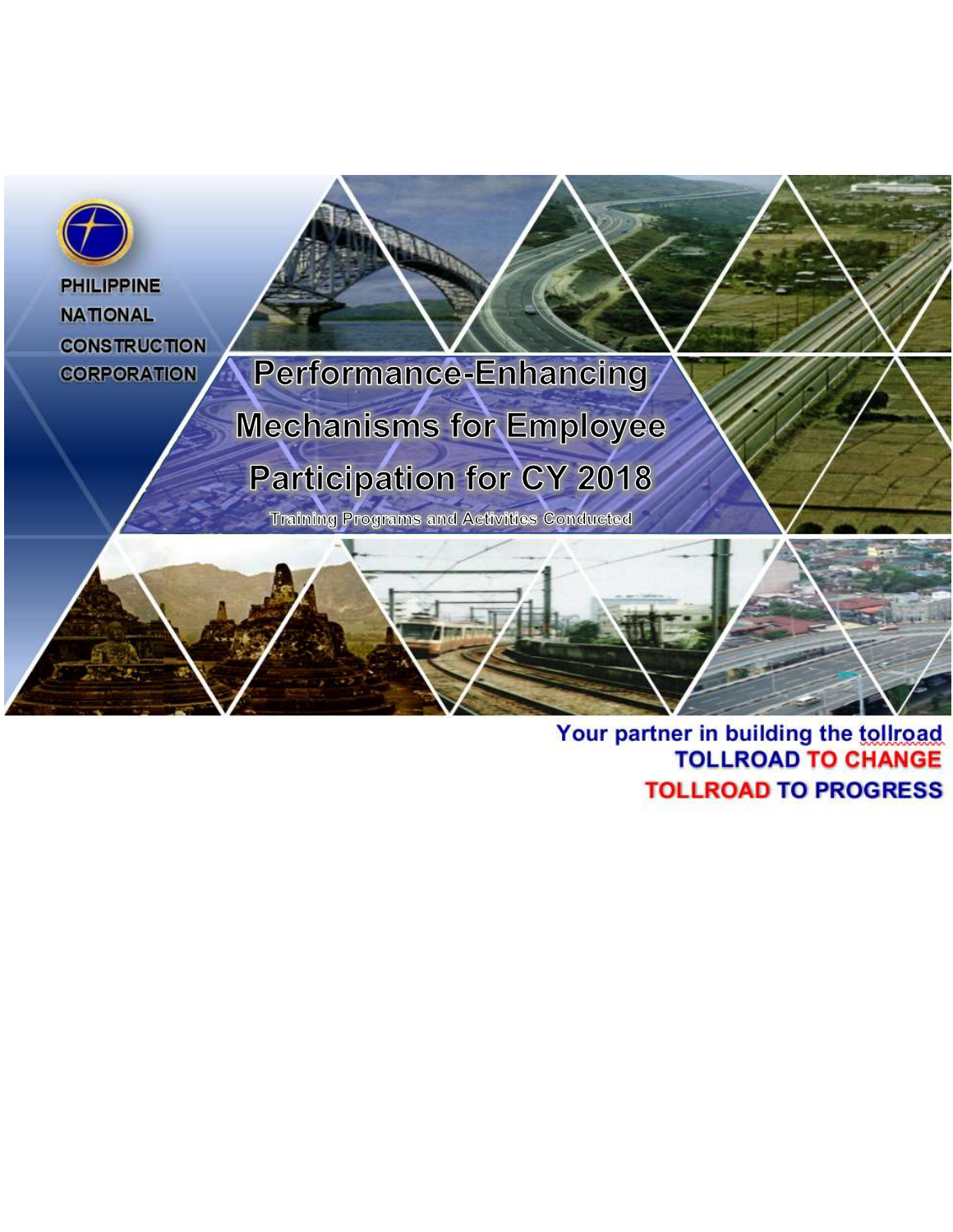## **Team Building**

Over the past few years, PNCC had undertaken regular team building activities to make time and space for employees to bond. For 2018, the Team Building was held on April 18-19, 2019 at Palm Beach Resort, Laiya, San Juan, Batangas.

The Human Resource Division organized a committee aimed at scouting the venue, planning the activities and realize the activities. The committee headed by the Head of Human Resource Division, Mr. Felix M. Erece, Jr. planned a beach day team building event. A day before the event, participating employees were divided into 2 groups: Team A and Team B. Each team was composed of mixed ages and gender.

Among the activities of the beach day team building event were:

#### **Mini Buckets and Ball**



the end point won the game. *Buckets and Ball* In this game, Teams competed against each other to move balls from one bucket to another without using their hands or arms. The improvised bucket was made from empty plastic bottled water tied by garter in each player's head. The objective of the game was to learn teamwork, task management and leadership.

The selected players of each team formed into line. The first player of the team has the Pingpong ball in his bucket. He has to drop the ball from his bucket to the next player's bucket using his head. If the player missed to drop the ball to the next player's bucket, the team will start over from the first player.

Both teams played at the same time which create additional chaos and made communication even more important to each team players. Team players worked with each other to somehow drop or transfer the ball to the next player.

The Team that has reached the last player at the shortest time won the game.

#### **Balloon Trolley**

The goal of the game was for the entire team to move from the starting point without dropping the balloon. Each team was composed of 11 players. The team stands in a line with a balloon separating each player. Once the Team starts, members are not allowed to use their hands to hold the balloons. If a balloon touched the ground, the entire team has to start over from the starting point.

Each group learned to work together and considered how individual role affected the whole team. The first Team to reach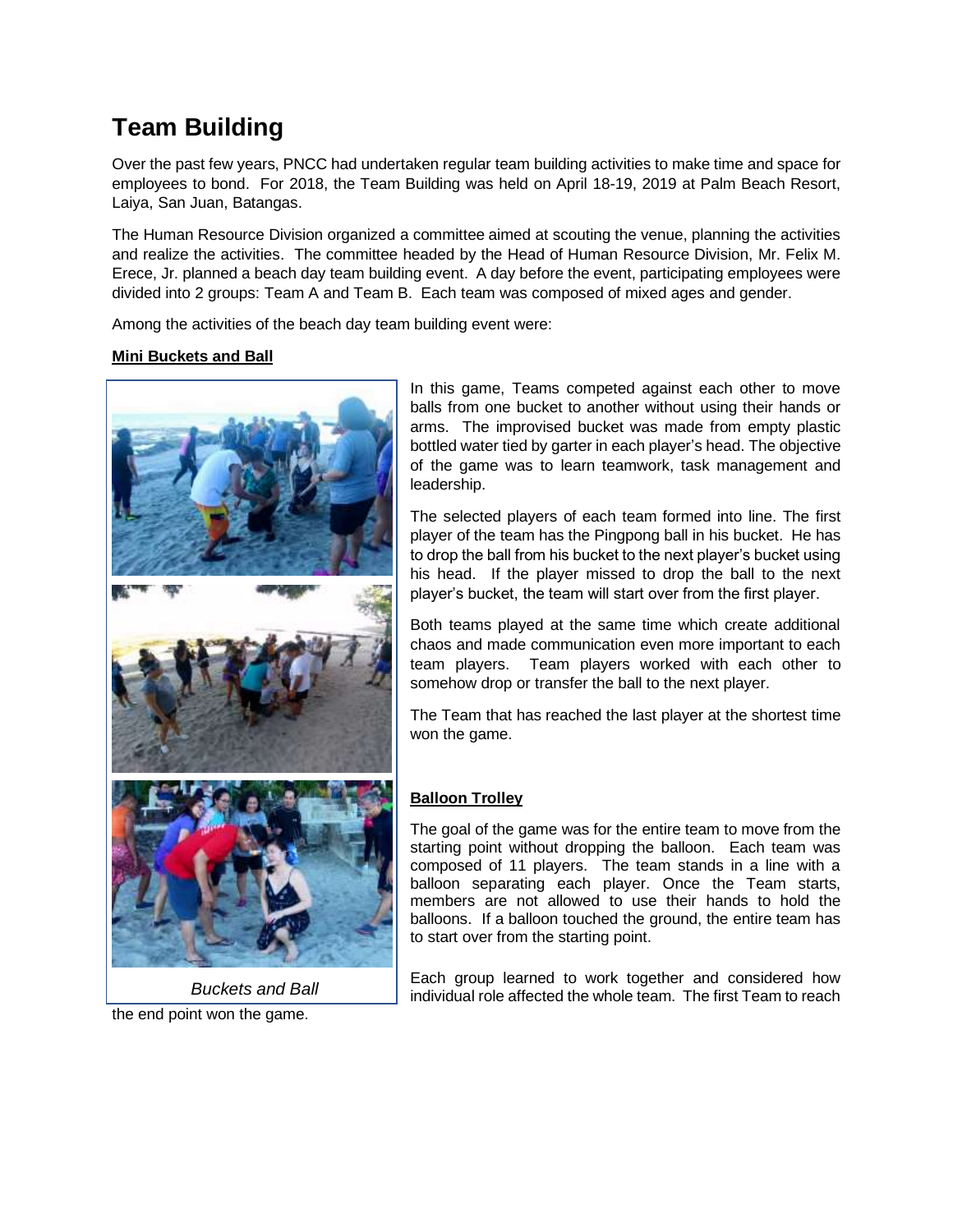

*Balloon Trolley*

#### **Pass the Water**

Each Team selected 15 players of mixed gender and age for the activity. Both assigned a water watcher whose responsibility was to ensure that the team's pail was filled up with water. Strategically, the water watchers were positioned at the shoreline while the players stood in line along the beach. The first player in line ran to the water watcher to get the bucket full of water. The first player passed the bucket over his head into the next player behind him until it reached the last player in line. What made the game more exciting and chaotic was each player got wet as the bucket bore holes. The last player poured the remaining water in the bucket over his head into the pail behind him without looking onto the pail. He then ran to the water watcher to give the empty bucket. The cycle continues until the pail behind the last player became full. The first team which filled the pail full with water won the game.

Both teams played at the same time which created a better understanding of each other and break down walls of mistrust since it developed collaboration and trust, motivation, nurtured strengths and address each weakness.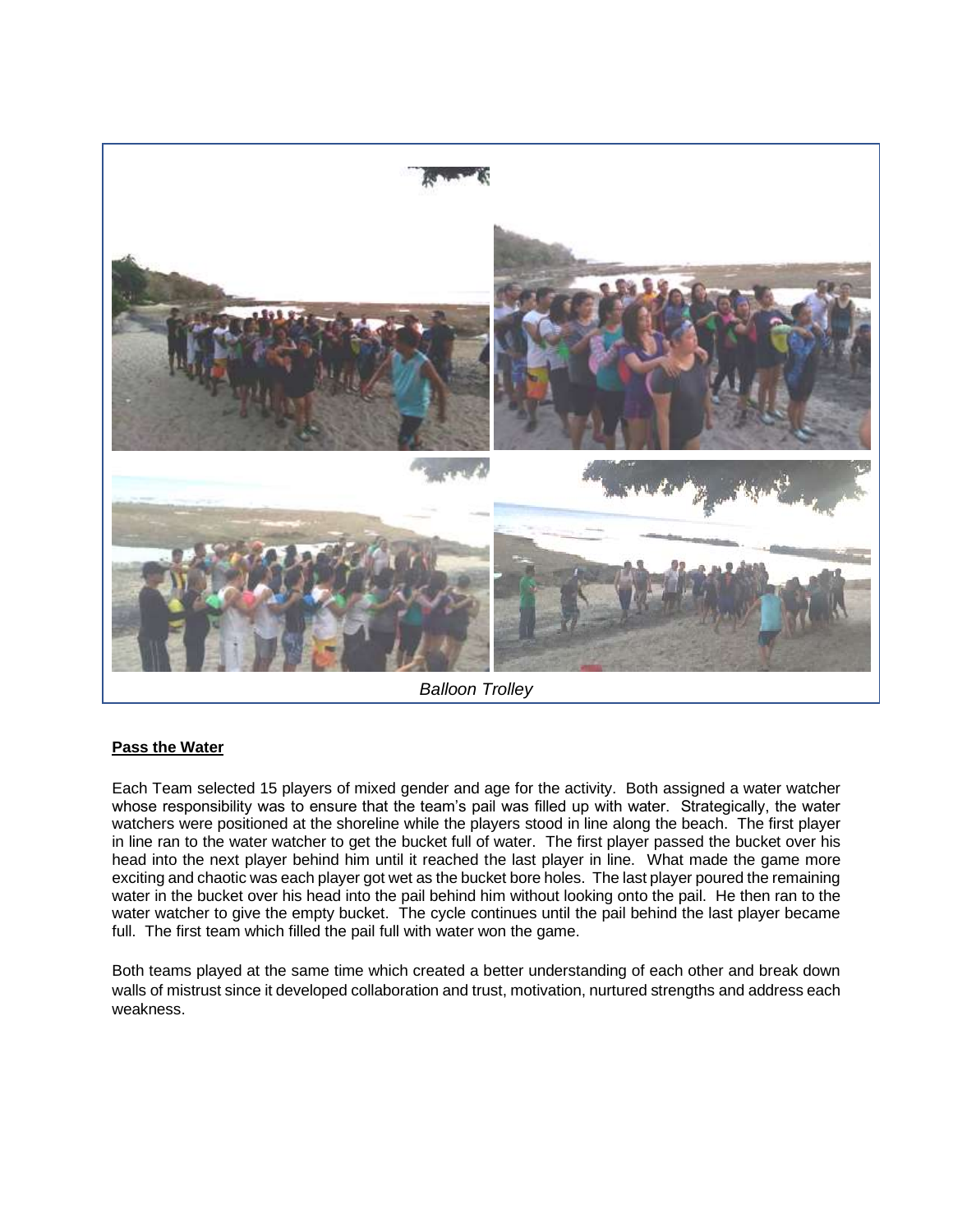

*Pass the Water*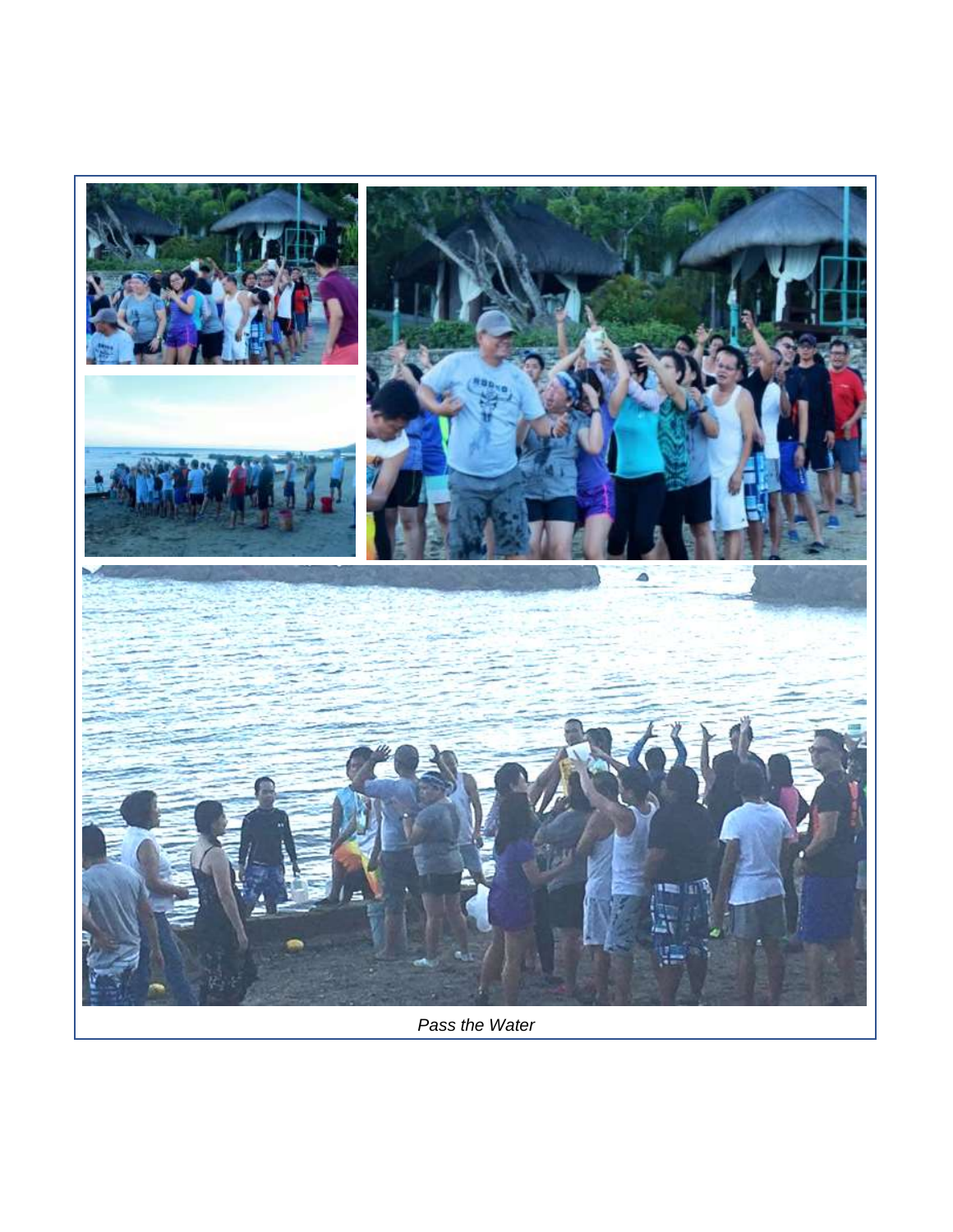#### **Tug of War**

Tug of War, the final activity of the event, was the most participated team building exercise as all team members joined in pulling the rope as they work together to come up as the victor in this battle of strength. A real sense of teamwork was created on this game.

The team building activities had helped increase employee motivation and it nurture a successful company culture in a number of ways. Every time the group of employees successfully completed and won an activity, it created momentum and made them feel good about themselves thus increases their confidence and their team's ability.

The team with most number of activities won was declared winner. All participants of each activities were given pin money. However, the most important thing that matter was the lessons learned from the activities, the joy and fun experienced as a group, the good relationships and network of contacts developed outside their day to day duties as employees.

### **Bowling Tournament**

In celebration of PNCC's 52<sup>nd</sup> Foundation Anniversary, the Management opened the 2018 Bowling Tournament on September 25, 2018 headed by its Chairman of the Board, Mr. Herculano C. Co, Jr. and President and CEO Mario K. Espinosa at AMF Puyat Coronado Lanes, EDSA Starmall. Patterned from the previous year tournament, joining employees were divided into two (2) teams. Selection of each team players were based on their previous year average scores. The team with the highest combined total from all five (5) games was named the tournament champion. The last game held on November 8, 2018 was the fun games.

Through the years, bowling is PNCC's effective team sport as it promotes a culture of wellness among incumbent employees and serves as a powerful icebreaker for newcomers. It also facilitates gatherings around the area of sport that influences positive changes and increase employee collaboration and camaraderie.



*Team Captains, Felix M. Erece, Jr. and Sabino Bassig as they assign lanes to the players*



*Team meeting before the game*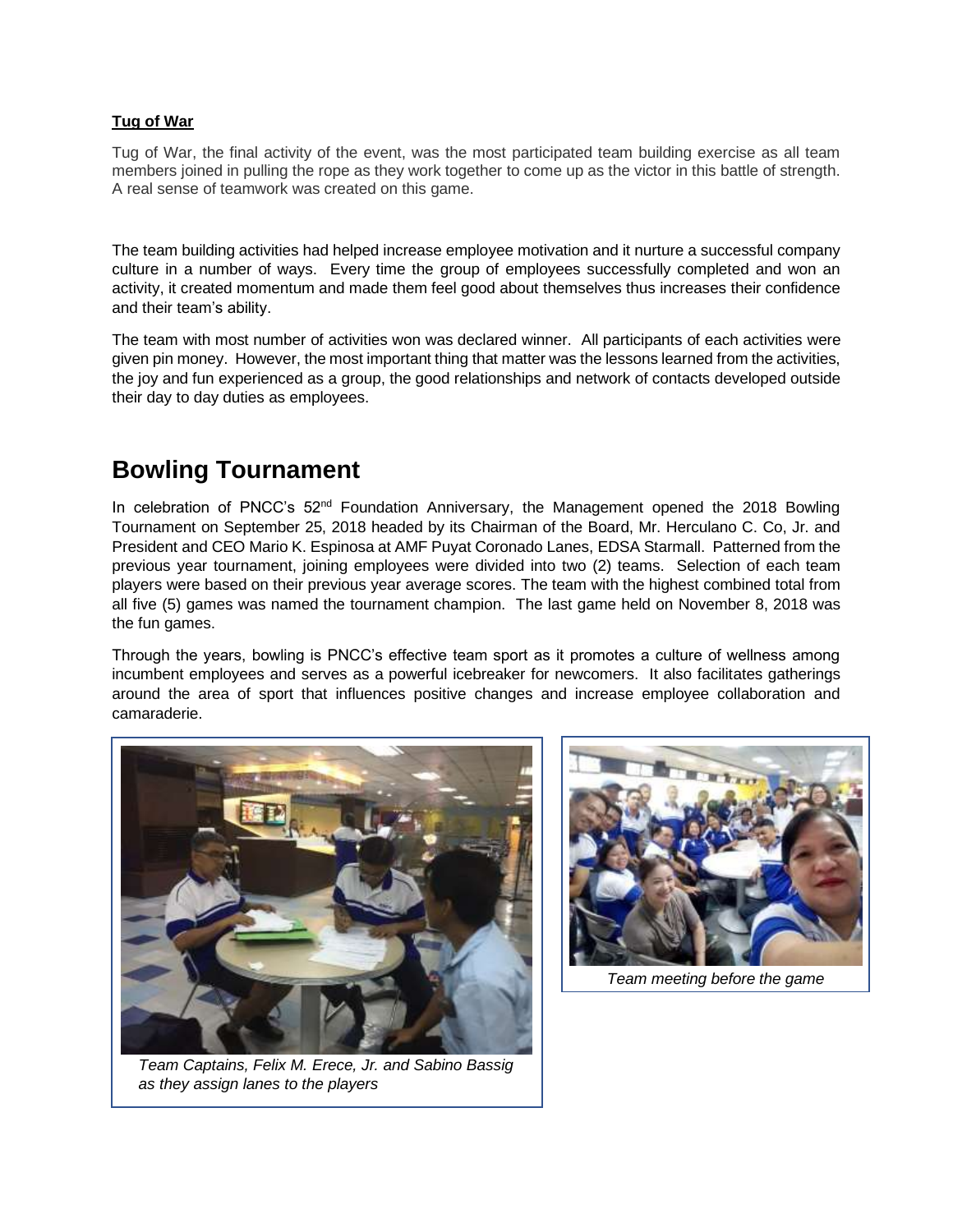

*Actual game*